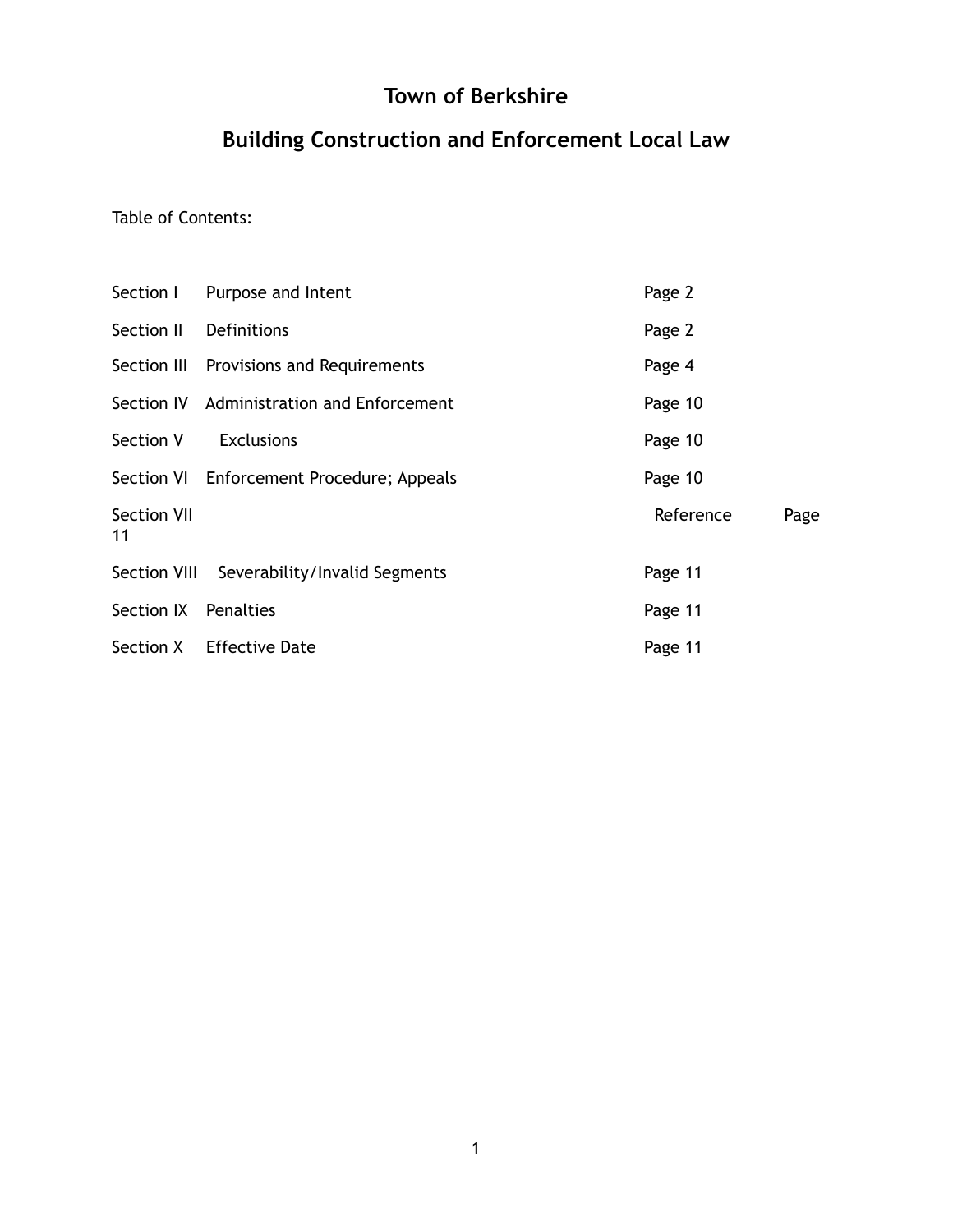# **BUILDING CONSTRUCTION AND ENFORCEMENT LAW**

Be it enacted by the Town Board of The Town of Berkshire to declare its intent to protect the welfare of the citizens by regulating construction and use of buildings in the Town of Berkshire as follows:

#### **Section I – Purpose and Intent**

This local law provides the basic method for the administration and enforcement of the New York State Uniform Fire Prevention and Building Code in the Town of Berkshire and to further describe the process whereby the Code Enforcement Officer (CEO) can assure proper protection for the town and its residents by further clarifying building construction requirements as well as the duties and responsibilities of the CEO.

**Section II - Definitions** As used in this local law, the following terms shall have the meanings indicated:

ADDITIONS - Extension or increase in area, height or equipment of building structure.

AGRICULTURAL PURPOSES - Exclusive use in connection with the production, harvesting, storage, drying, or raising of agricultural commodities, or the raising of livestock.

ALTERATION - Any change, rearrangement or enlargement in a building or structure whether by extending on a side or by increasing in height or by moving said building or structure from one location or position to another location or position.

APPEARANCE TICKET - A written notice issued and subscribed by the CEO to someone found in violation of the permitting process. The violator shall be required to appear before a local criminal court at a designated future time in connection with an alleged commission of a designated offense.

BUILDINGS - A structure wholly or partially enclosed within exterior walls and a roof, affording shelter to persons, animals or properties.

BUILDING CODE LOCAL LAW - The New York State template adopted by the Town of Berkshire for the enforcement of New York State Uniform Fire Prevention and Building Code. The title *is Providing for the Administration and Enforcement of the New York State Uniform Fire Prevention and Building Code* and shall hereafter be referred to as the Building Code Local Law.

BUILDING PERMIT- An official approval issued by the Town of Berkshire that allows you or your contractor to proceed with a construction or remodeling project on your property. It is intended to ensure that the project will comply with state and local standards for land use and construction. These standards are intended to ensure the safety of current and future owners and occupants and to provide enforcement of land-use policies. Specific issues that the [building permit process](https://www.thespruce.com/understanding-building-permits-1398084) may address include structural integrity of the framing, sanitation, water, fire protection, and electrical service.

CEO or CODE ENFORCEMENT OFFICER- An appointee of the Town of Berkshire who is hired to enforce building codes described as follows:

• New York State Uniform Fire Prevention and Building Code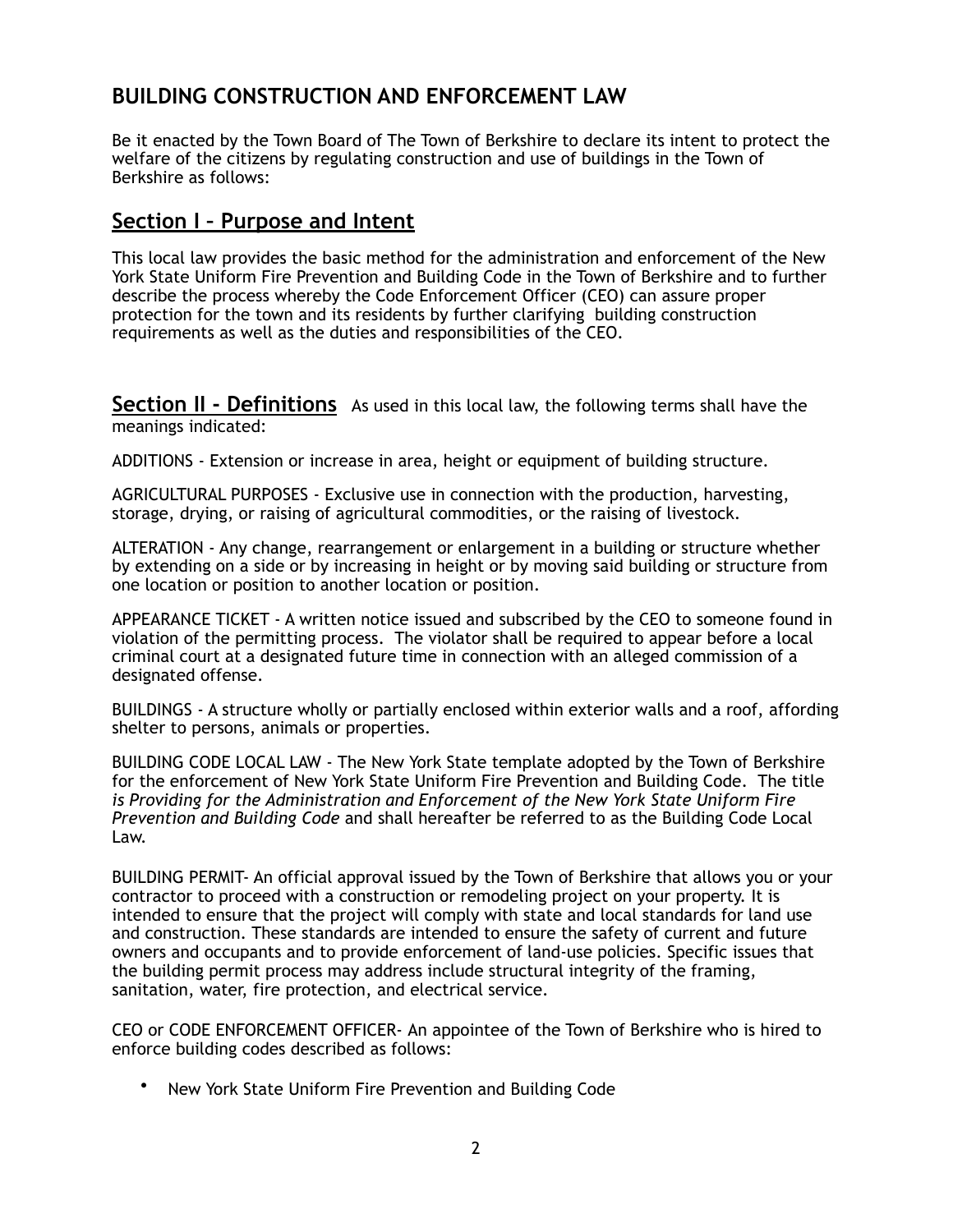- Building Code Local Law
- This local law
- Other local laws assigned for enforcement

#### COMPLIANCE CERTIFICATES:

CERTIFICATE OF OCCUPANCY - A document issued by a local government agency or building department certifying a building's compliance with applicable building codes and other laws, and indicating it to be in a condition suitable for occupancy.

CERTIFICATE OF COMPLIANCE - A written document that states the fulfillment of a given requirement. It is a formal certification that declares that an individual or company met a set of conditions.

TEMPORARY OCCUPANCY CERTIFICATE - A document issued by the CEO for a temporary occupancy of a building or structure provided all safety conditions and means of egress are met. Full compliance must be met within a six-month period.

CONSTRUCTION - The process of erecting a [building](https://en.wikipedia.org/wiki/Building) or modifying a building's existing [infrastructure](https://en.wikipedia.org/wiki/Infrastructure), typically involving planning and design that continues until the project is complete and ready for use.

DEMOLITION (or razing)- The tearing down, removal, and disposal of buildings and other manmade structures.

ENVIRONMENTAL ASSESSMENT - (SEQR) The assessment of the environmental consequences (positive and negative) of a plan, policy, program, or actual projects prior to the decision to move forward with the proposed action. It is done to determine whether or not an action has the potential to significantly affecting the quality of the human environment.

FEE SCHEDULE - A listing of fees established by the Town of Berkshire to charge for specific actions described in local laws for such things as construction, towers, etc. Fee schedules are available on the Town of Berkshire website or by contacting the Town Clerk.

FLOODPLAIN or FLOOD PLAIN - An area of land adjacent to a stream or river which stretches from the banks of its channel to the base of the enclosing valley walls, and which experiences flooding during periods of high discharge. The area is defined by FEMA maps and monitored and enforced by DEC.

FOSSIL FUEL APPLIANCE - A heating or cooking device, fireplace, furnace, or water heater in a residential home or business that uses coal, natural gas, fuel oil, or propane.

NEW YORK STATE UNIFORM FIRE PREVENTION AND BUILDING CODE - A New York State law that provides guidelines to cover new construction, building rehabilitation, fire safety, and housing maintenance by prescribing minimum standards for both fire prevention and building construction. The Town of Berkshire adopted a local version of this law that is referred to in this document as the Building Code Local Law.

STOP WORK ORDER - A written order requiring all work to stop, excluding remedial work required to make the site safe. The order describes all activities being suspended and provides clear instructions or directions for the permit holder to remedy the violation.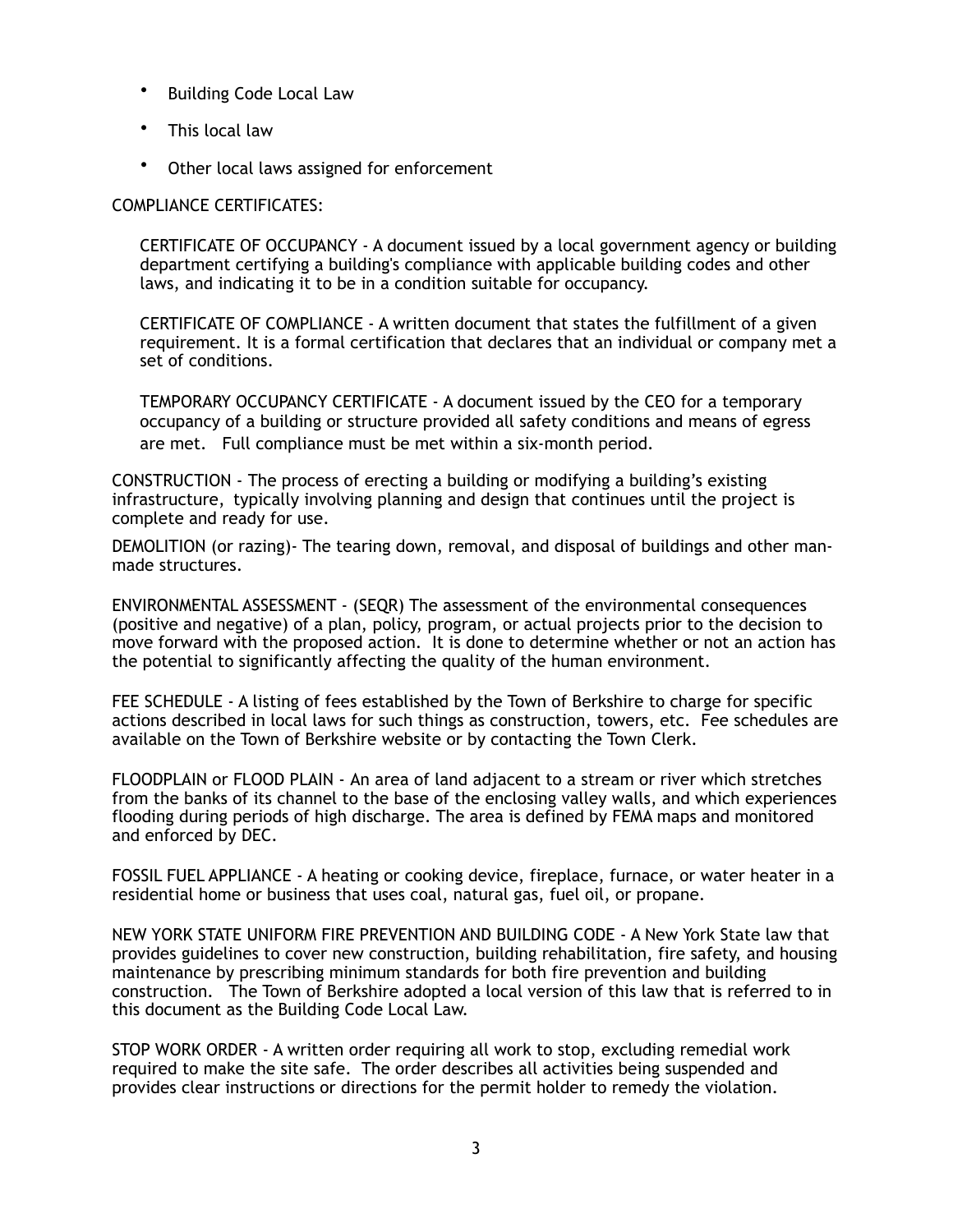STORM WATER POLLUTION PREVENTION PLAN - (SWPPP – often referred to as "swip") - A plan to ensure that discharged stormwater is as clean and unpolluted as possible. A permit process has been developed to comply with the Environmental Protection Agency and the Clear Water Act and is required on any disturbance greater than one acre.

STRUCTURE - A combination of material to form a construction that is safe and stable and includes, among other things, buildings, porches, balconies, terraces, decks, stadiums, reviewing stands, platforms, staging, sheds and display signs.

#### **Section III – Provisions and Requirements**

- 1. Designation and duties of CEO In addition to those duties and responsibilities that are described in the Building Code Local Law, the following will apply:
	- A. There is hereby designated in the Town of Berkshire a public official to be known as the "Code Enforcement Officer" (CEO) who shall be appointed by the Town Board of the Town of Berkshire at a compensation to be fixed by it.
	- B. The CEO shall conduct business as follows:
		- 1) Administer and enforce all provisions of laws, ordinances, rules and regulations related to building construction including the following:
			- Accepting plan and building specifications and/or permits for the construction
			- Reviewing alteration and repair of buildings and structures<br>• Overseaing installation and use of materials and equipment
			- Overseeing installation and use of materials and equipment therein, and the location, use and occupancy thereof
			- Monitoring safety and hazardous conditions or activities potentially harmful to the public and issue Operating Permits as needed (See Operating Permits Section 10 of the Building Code Local Law).
		- 2) Determine compliance with the provisions of applicable laws, ordinances, rules and regulations covering building construction and alteration by the following procedures:
			- Conducting inspections at certain intervals of construction
			- Performing fire safety and property maintenance inspections as described in the New York State Uniform Fire Prevention and Building Code (see Building Code Local Law - Section 11)
			- Coordinating with other agencies as necessary for assistance with specific regulations
			- Accepting and relying upon written reports of tests in the field by experienced, professional persons or by accredited and authoritative testing laboratories or service and inspection bureaus or agencies
			- Consulting with the Town Board, Legal Counsel and Town Court for appropriate adherence to all regulations.
			- Responding to any complaints filed in regard to construction or compliance issues described in this local law or the New York State uniform codes.
		- 3) Written notices or orders should be issued to do the following:
			- Handle discovered activities that are not in compliance with these laws and regulations
			- Ensure compliance during the entire course of construction to the requirements of such laws, ordinances, rules and regulations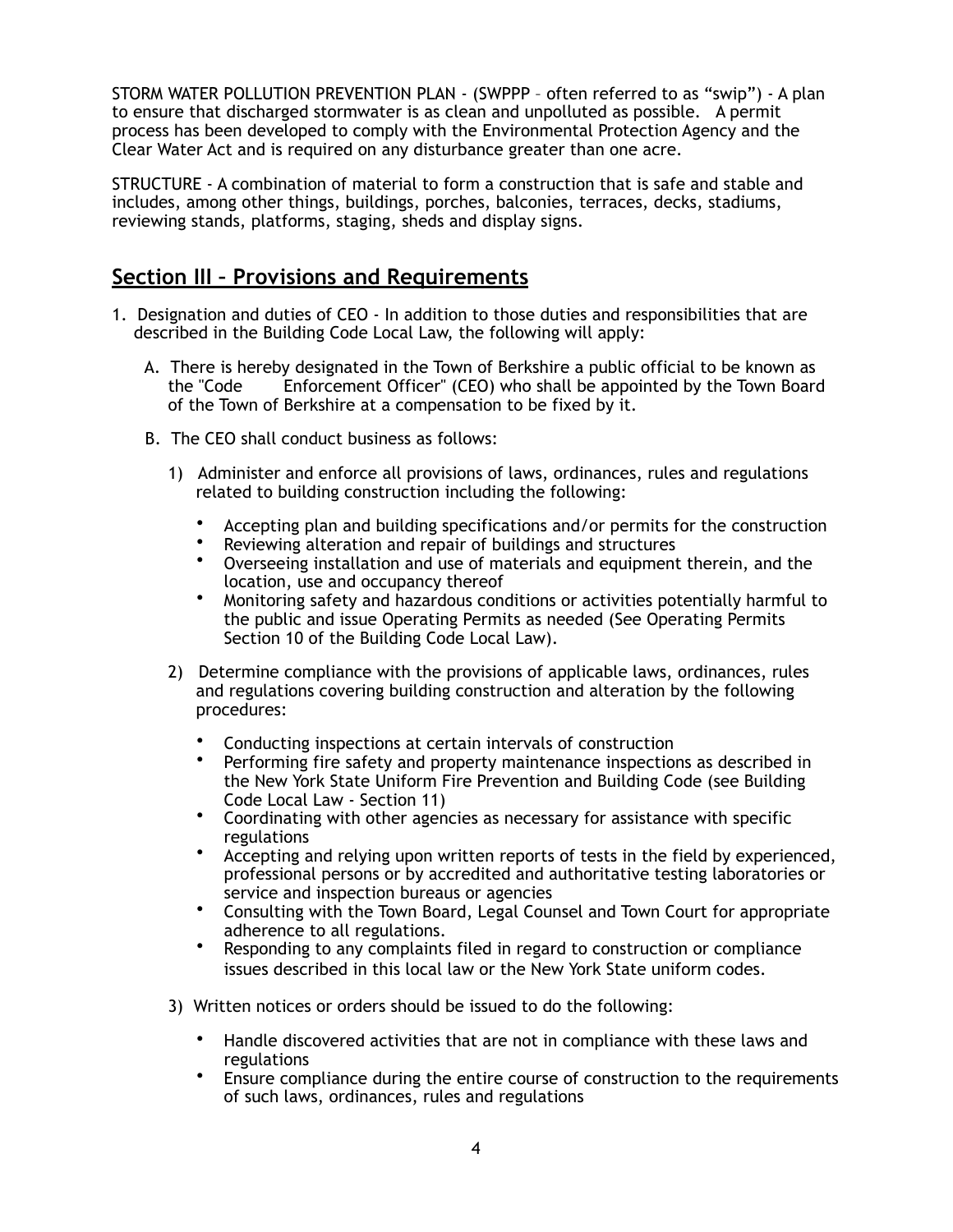- Remove illegal or unsafe conditions or to deal with unsafe buildings (see local law for Unsafe Building Ordinance)
- Ensure appropriate safeguards during construction.

(Such notices or orders may be served upon the property owner or their agent personally, sent by certified mail, or posted upon a conspicuous portion of the premises to which the notices apply.)

- 4) Maintain records and provide reports which will become the property of the Town of Berkshire and be open to public inspection during normal business hours.
	- Keep permanent official records of all transactions and activities conducted
	- Furnish a monthly activity report to the Town Board that includes but is not limited to applications or permits received, plan approvals, fees charged, inspection reports, certificates, and notices or orders issued
	- Submit an annual summary of activity as required by the state. A copy of this report will be provided to the Town Board and filed with the Town Clerk.
- C. The CEO shall not do the following:
	- Engage in any activity inconsistent or in conflict with their official duties
	- Be engaged directly or indirectly in any building business in the furnishing of labor, materials, supplies or appliances for, or the supervision of, the construction, alteration, demolition or maintenance of a building, or the preparation of plans or specifications therefore, within the Town of Berkshire.

This provision, however, shall not prohibit any employee from engaging in any such activities in connection with the construction of a building or structure owned by themselves for their own personal use and occupancy or for the use and occupancy of members of their immediate family and not constructed for sale.

- D. In the absence of the CEO, or in the case of his inability to act for any reason, the Supervisor shall have the power, with the consent of the Town Board, to designate a person to act on behalf of the CEO and to exercise all the powers conferred upon them by this chapter.
- 2. Building Permit Requirements No building or structure shall be erected, constructed, enlarged, altered, moved or relocated or excavation made thereof, or work begun thereon until a building permit has been issued by the CEO of the Town of Berkshire. Most specifications for applying for a building permit are described in the Building Code Local Law.
	- A. Permits shall be required for any work which must conform to the New York State Uniform Fire Prevention and Building Code. (Building permits shall **not** be required for necessary repairs and alterations which do not materially affect structural features or fire safety standards.) Some examples of work requiring a building permit include the following:
		- New buildings and structures except for sheds not greater than 144 sq. ft.
		- Installation of new decks for porches
		- Additions to buildings
		- Installation of pools and associated protective structures
		- Alterations to buildings and structures<br>• Cut away walls or portions thereof
		- Cut away walls or portions thereof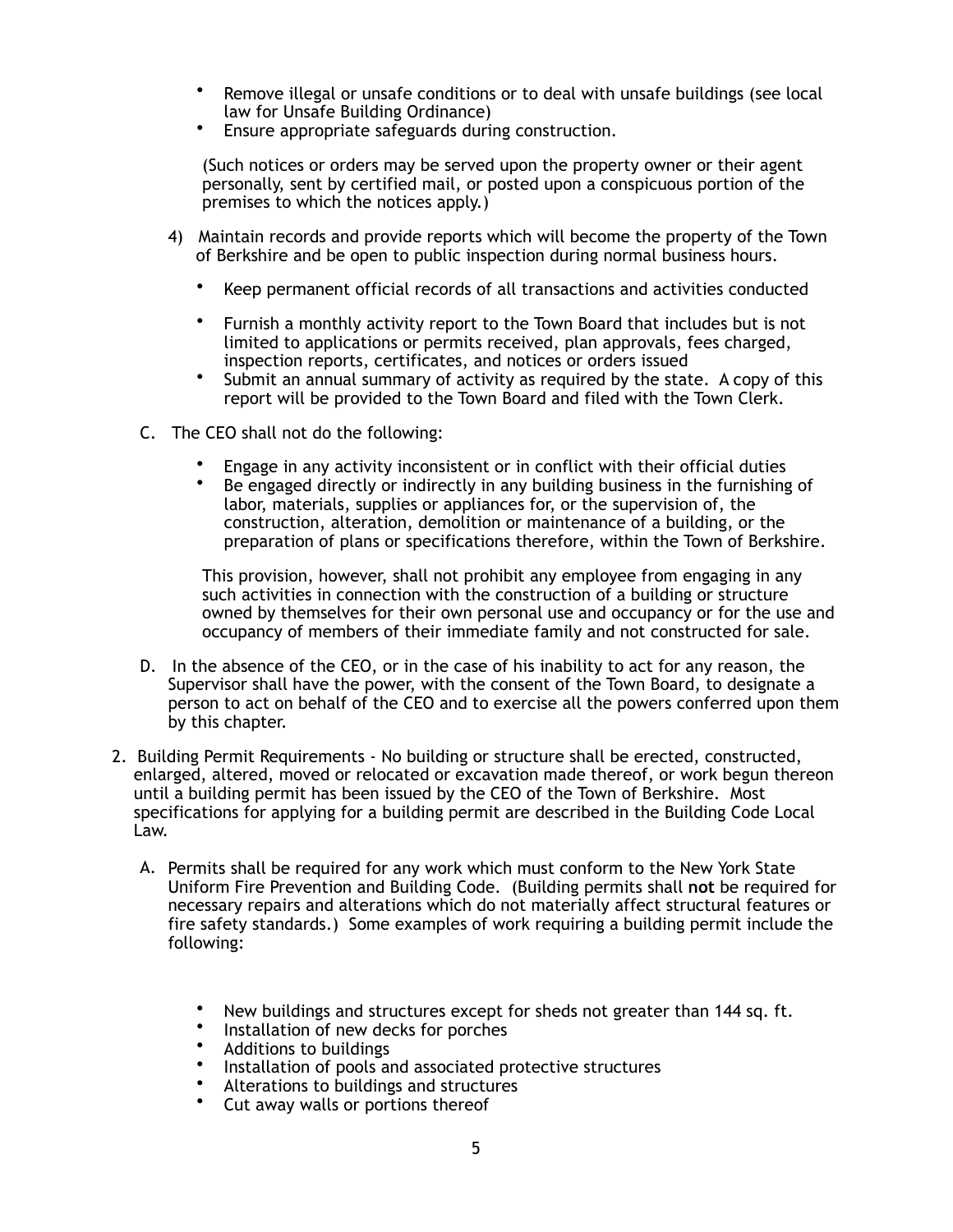- Remove or cut away beams or supports
- Change or closing of any stairway or required means of exit
- Demolition of any structure
- Install fireplaces, chimneys and wood burning stoves or fossil fuel appliances<br>• Building used for agricultural purposes
- Building used for agricultural purposes.
- B. Steps to follow are as listed below:
	- Building permit application forms that must be completed and submitted to the Town Clerk or the CEO
	- CEO review of application with approve or disapprove to occur within 10 days
	- If approved, applicant will receive a signed permit and a poster to display on the construction site
	- Fees shall be charged based on the most current fee schedule and monies collected should be paid to the Town Clerk.
- C. Prior to approval of any permit, the CEO must first determine if other actions are necessary. They may include but not be limited to the following:
	- Site Plan Review, Environmental Assessment (SEQR), 239 review with the County, Flood Plain Review, Storm Water Prevention Plan (SWPPP).

Other agencies, if necessary, may be involved in the building permit and construction process.

- D. The application shall be signed by the owner or an authorized agent. Where such application is made by a person other than the owner, it shall be accompanied by an affidavit of the owner indicating the following:
	- That it is authorized by the owner
	- The applicant is authorized to make such application
	- The owner authorizes the applicant to allow the CEO or designated representative to enter upon the premises without a search warrant in the manner prescribed herein.
- E. Any construction project that is started without a permit will be stopped immediately until a valid permit is attained and a fine paid. A building permit is required for actions listed above even when The Town of Berkshire fee schedule shows a zero or no fee charge (see Fee Schedule)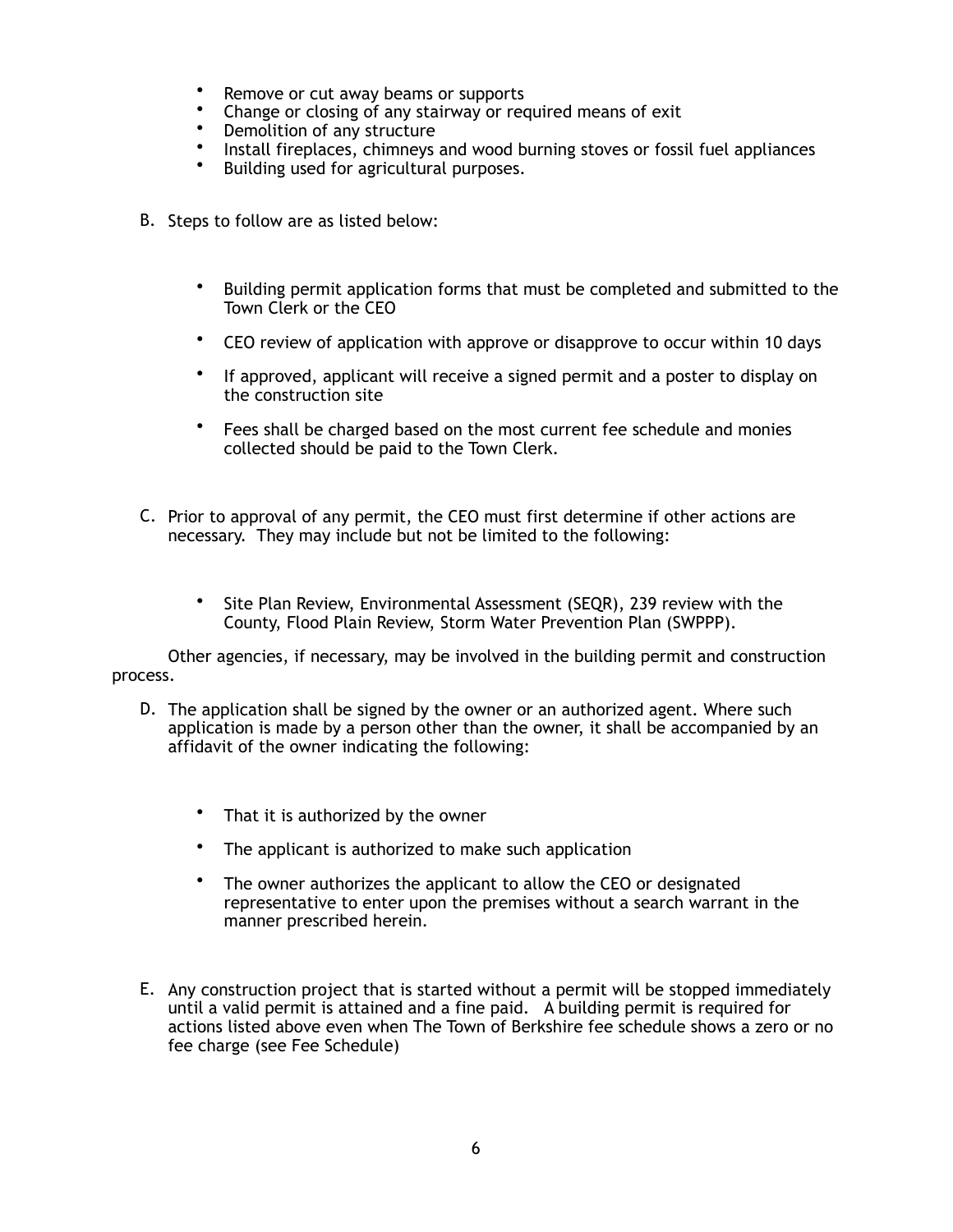- F. Amendments, if any, to the application or to the plans and specifications accompanying the same shall be filed with the CEO and approval received from the CEO prior to the commencement of such change of work.
- G. Building Permits shall be effective for a period of one year from the issuance/approval date. If requested, the CEO has the discretion to issue one six-month extension on this building permit. Construction beyond that time limit will require the acquisition of a new building permit.
- H. Where a building permit has been issued, the CEO may conduct such inspections as are necessary to determine compliance with the New York State Uniform Fire Prevention and Building Code. During the course of construction, inspections will allow observations of the following:
	- Foundation
	- Structural elements<br>• Flectrical systems
	- Electrical systems
	- Plumbing systems<br>• Thermal Envelope
	- Thermal Envelope and Insulation systems
	- Heating, ventilation and air-conditioning systems<br>• Fire-protection and detection system and exit fea
	- Fire-protection and detection system and exit features.
- I. Building Permits may be revoked by the CEO when any of the following are observed:
	- A crucial error is discovered
	- Inaccurate information or misrepresentations are made by applicant
	- CEO finds the work being performed is not being prosecuted in accordance with the application plans or specifications
	- Applicant refuses to comply with written notices furnished by the CEO.
- 3. Stop Work Orders the New York State Uniform Fire Prevention and Building Code law also describes these orders. The owner of the property or the owner's agent shall be notified to suspend all work, and any such persons shall forthwith stop such work and suspend all building activities until violations have been remedied and the stop order has been rescinded.
	- A. The CEO will issue a stop work order when there are reasonable grounds to believe that work on any building or structure is being performed under the following circumstances:
		- Without a valid building permit (see fee schedule for applicable fines)
		- In violation of the provisions of the applicable building laws<br>• Not in conformity with the provisions of application plans or
		- Not in conformity with the provisions of application plans or specifications on the basis of which a building permit was issued
		- In an unsafe and dangerous manner.
	- B. Stop work order and notice shall adhere to the following:
		- Be in writing<br>• Identify the r
		- Identify the property or premises
		- Specify the violations
		- State the conditions under which the work may be resumed<br>• Provide a reasonable time limit for compliance, but not to e
		- Provide a reasonable time limit for compliance, but not to exceed 30 days.
	- C. Order shall be served to the applicant or permit holder by the following means: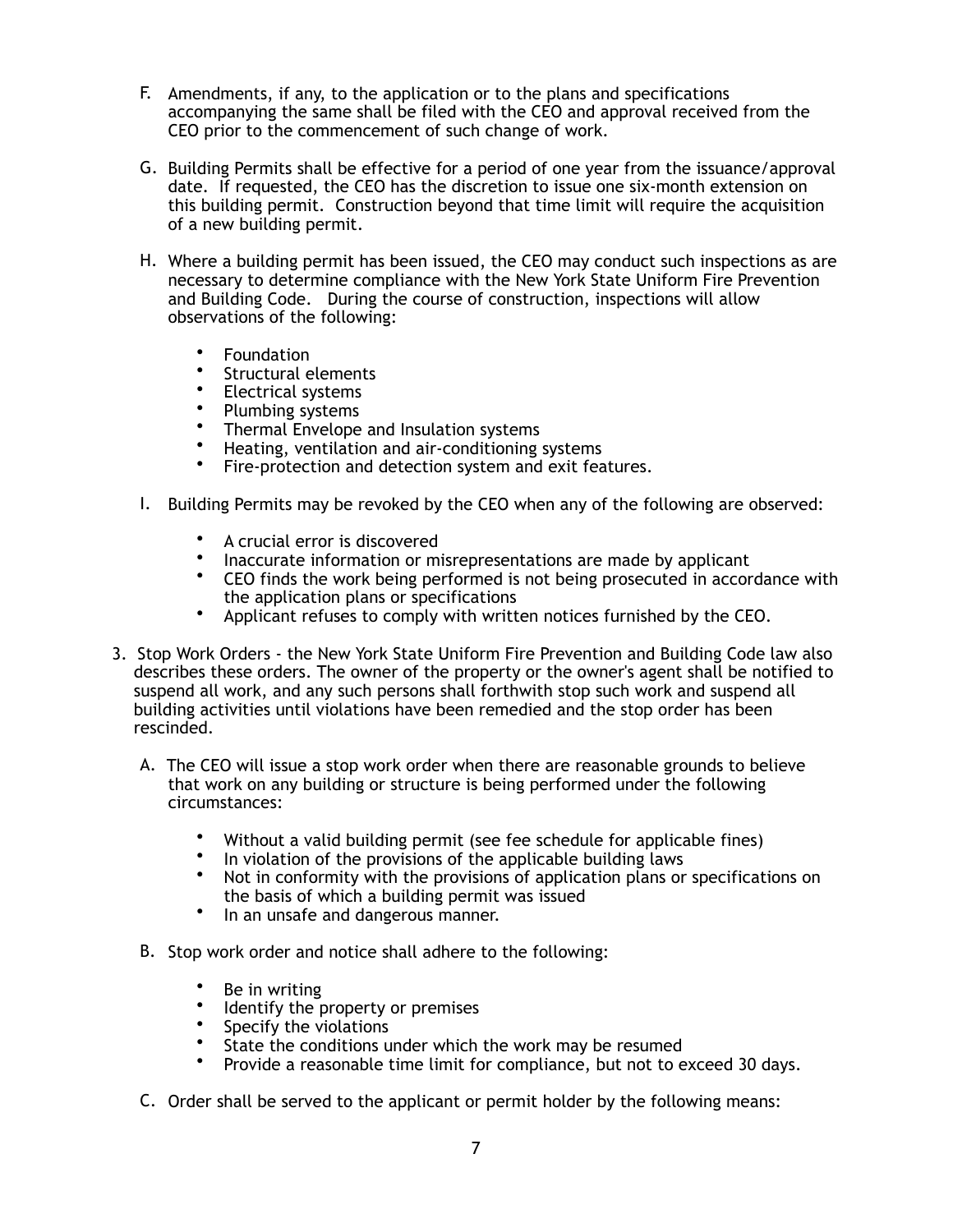- Delivering it personally or posting it upon a conspicuous portion of the building or premises where the work is being performed
- Sending a copy by certified mail with a return receipt requested to the address set forth in the application for permission for the construction of such building.
- D. In case the applicant shall fail to remedy the violation order within the specified time stated in the stop work order, the CEO shall take the appropriate legal action with the issuance of an appearance ticket.
- E. In the case of imminent danger to life or property, the CEO can order the premises be immediately vacated. The CEO will issue an appearance ticket in connection with violations of the Building Code Local Law or this local law.
- 4. Certificate of Occupancy or Compliance No building or structure shall be used or occupied, in whole or in part, until a certificate of occupancy or compliance has been issued by the CEO.
	- A. The CEO shall be entitled to conduct inspections of the premises prior to the issuance of a certificate of occupancy or a certificate of compliance.
	- B. If the proposed work has been completed in accordance with the applicable building laws, rules and regulations and also in accordance with the application, plans and specifications filed in connection with the issuance of a building permit, the CEO shall issue a certificate of occupancy within 10 days of the final inspection. Completed projects shall also be reported to the Town Assessor.
	- C. If it is found that the proposed work has not been properly completed, the CEO shall not issue a certificate and shall order the work completed in conformity with the building permit and in conformity with the applicable building regulations. A Temporary Occupancy Certificate, however, can be issued by the CEO provided there are no safety concerns and terms and conditions established by the CEO are completed to ensure full compliance within a six-month period.
- 5. Building lot and driveway requirements
	- A. All home lots shall have a minimum area of one acre exclusive of highway right-ofway.
	- B. All home lots shall have a minimum depth of one hundred fifty (150) feet and shall have minimum frontage on a public street of one hundred fifty (150) feet
	- C. Home Placement
		- 1) Homes and any adjacent structures and appendages shall be set back a minimum distance of thirty-five (35) feet from the abutting rights-of-way.
		- 2) Homes shall be at least ten (10) feet from all property lines.
	- D. All septic systems, new or replacement tanks, must be approved by the Tioga County Department of Health.
	- E. Driveway requirements
		- 1) Sluices for driveway must be approved by the following divisions: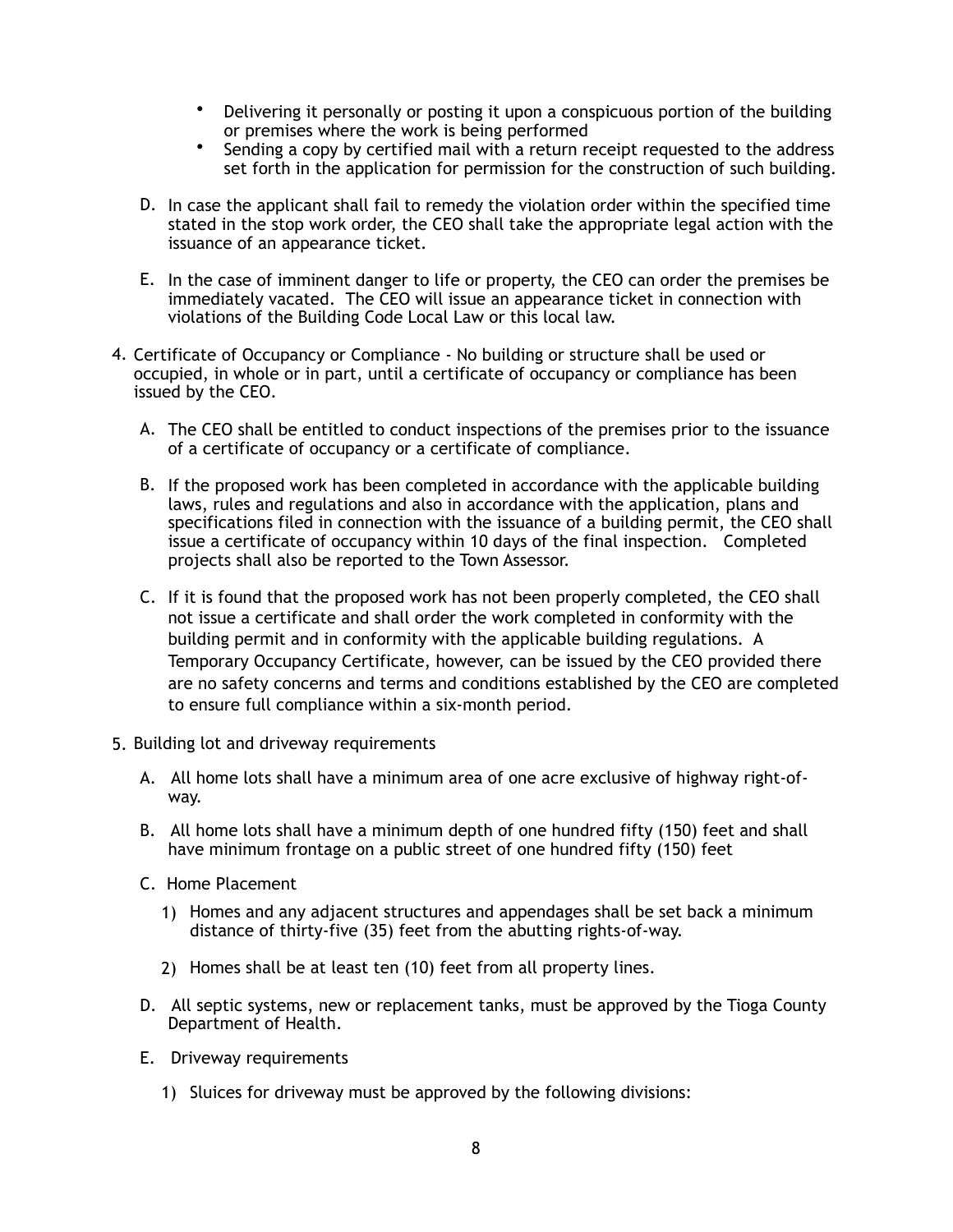- The highway department for Town roads
- New York State Department of Transportation for State Roads
- Tioga County Highway Department for County Roads.
- 2) Intersection angle The angle at which the driveway intersects the street shall be greater than eighty (80) degrees for a distance of twenty (20) feet back from the highway right-of-way.
- 3) All driveways which intersect with a New York State highway must meet the requirements of the following:
	- The New York State Department of Transportation code for highways<br>• New York State Building and Fire Code requirements
	- New York State Building and Fire Code requirements.
- 4) Visibility requirement All entrances to driveways shall have clear visibility for a distance of twenty (20) feet from the highway right-of-way, except for individual trees. All other view obstructions shall be a maximum of thirty-two (32) inches in height within the twenty (20) foot area.
- 5) Storm drainage must be designed to convey all storm runoff into natural water channels and to maintain the site free from standing pools of water and erosion.
- F. Utilities All electric systems, including service connections, must be subjected to complete inspection by a third-party underwriter or a licensed electrician.
- G. New home address The CEO will assign an address based on the county 911 system.
- 6. No permit is required for
	- A. A new building that is 144 square feet or less
	- B. Basic repairs and maintenance that do not affect the structural integrity of the building.

#### **Section IV: Administration and Enforcement**

This local law shall be enforced by the CEO when acting pursuant to his or her special duties and those assigned by Berkshire local law for Administration and Enforcement of New York State Uniform Fire Prevention and Building Code. The CEO shall do the following:

- Authorize new construction or renovations of structure by receiving and approving or disapproving building permits
- Review and investigate compliance with this law and the fire prevention building code law
- Investigate complaints filed with respect to alleged violations of this building local law
- Determine if project is complete, and issue a Certificate of Occupancy if appropriate.

## **Section V: Exclusions**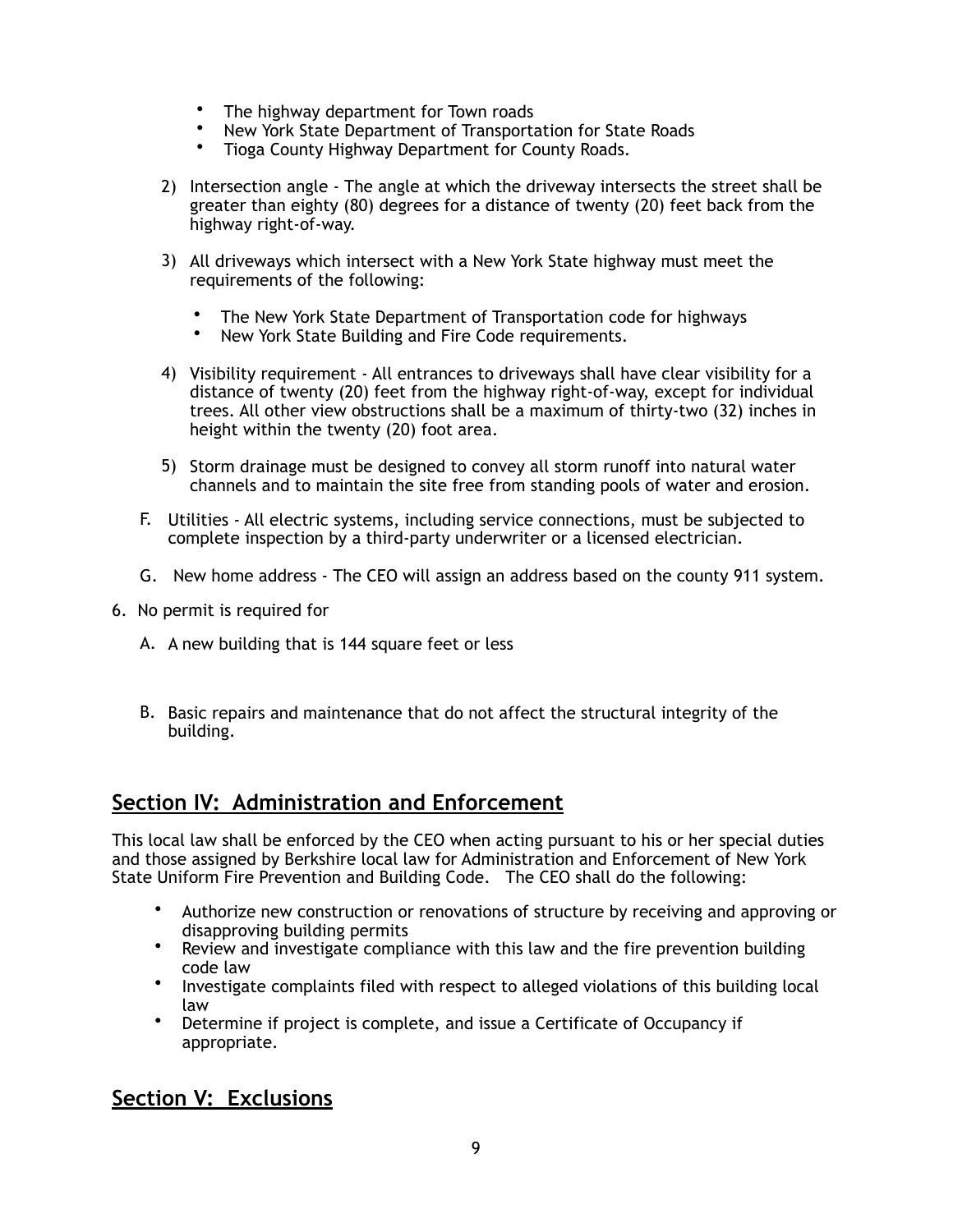Any exceptions to construction standards set in this law are available in the Building Code Local Law, Section 4, (b).

## **Section VI: Enforcement Procedure; Appeals**

- 1. The CEO is the lead agent for the Town of Berkshire to assure appropriate building standards are followed to protect the town and its citizens. The CEO will refer to this law and the New York State Uniform Fire Prevention and Building Code to issue building permits, stop work orders and certificates of occupancy/compliance.
- 2. Failure to obtain a building permit shall result in a stop work directive from the CEO until required permit is approved. Noncompliance with this directive will result in a fine as stated in the Town of Berkshire Fee Schedule, as well as other actions the CEO may deem appropriate including legal action that includes the issuance of an appearance ticket.
- 3. The CEO will monitor progress on the building project construction to ensure building standards are being met and will inspect the project at given intervals as described in Section III, Part H and will share his findings with the owner or builder.
- 4. If violations are documented and steps are not taken to remedy the situation, the CEO will issue a stop work order to bring the project back into compliance. If the situation is not remedied in 30 days, an appearance ticket will be issued.
- 5. The CEO will act as prosecutor representing the Town of Berkshire in any court proceeding regarding the violation of the Building Code Local Law or this Local Law.
- 6. Appeals:
	- The CEO will review the application and other details to support the request and either approve or disapprove the permit within 10 days. If a building permit is not approved, the CEO and applicant will meet to determine the corrective actions required to gain approval. If they cannot come to agreement, the applicant can submit a written appeal to the Supervisor of the Town Board.
	- Violations of building standards will result in issuance of a stop work order. The CEO will work with the owner or builder to remedy the violations. If they are unable to resolve those issues within 30 days, a written request may be submitted to the Supervisor of the Town Board asking for special consideration.
	- Any other exceptions to this law require sending a written request to the CEO.

#### **Section VII: Reference**

This local law repeals any reference to Building Permits law initially contained in Local Law # 2 of the year 1995 and any reference to Authorizing the Town of Berkshire Code Enforcement Officer to Issue Appearance Tickets contained in Local Law #1 of 1991.

New York State Uniform Fire Prevention and Building Code, Property Maintenance Code of New York and New York State Agriculture and Markets Law.